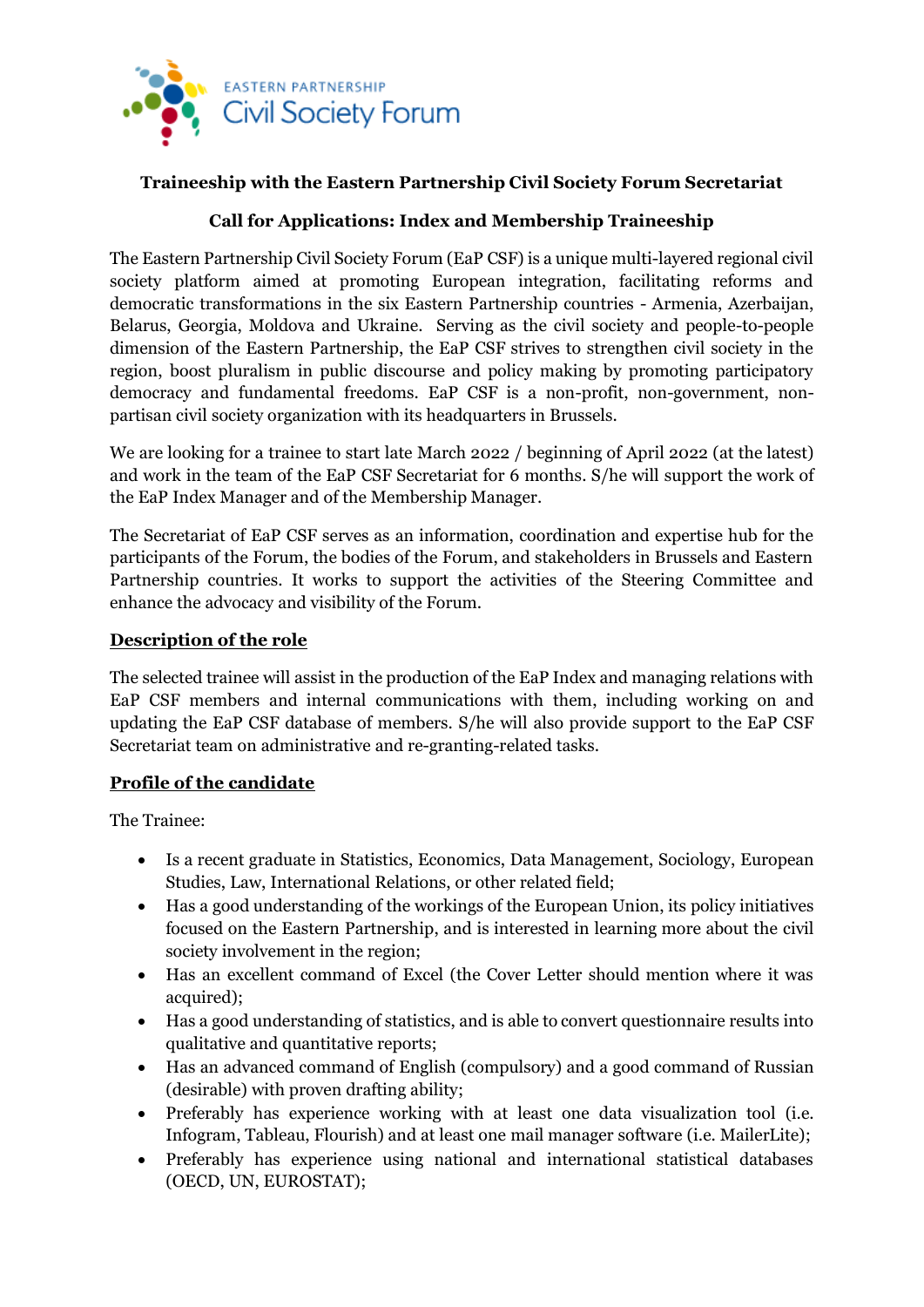

- Preferably has experience or is interested in learning more about membership strategies (acquisition, retention, good membership practices);
- Is detail-oriented with good critical thinking and problem-solving skills;
- Is available to work from home;
- Has the capacity to work independently;
- Is available to start late March– early April 2022, at the latest.

### Main responsibilities

- Data gathering;
- Participation in the analysis and needs assessment of the members of the Forum and contribution to the development of the capacity building activities;
- Preparation of bimonthly newsletter about updates from the members of the Forum;
- Conducting desk research on different aspects of EaP countries policies;
- Drafting texts, emails and reports;
- Liaising with the members of the Forum and contacts in Brussels and EaP countries;
- Database management and keeping the EaP CSF membership database and mailing lists up-to-date.

#### What we offer:

- Traineeship stipend covering daily expenses (CIP Convention d'Immersion Professionnelle);
- Insight in the works of a civil society platform organisation;
- Skills enhancement and career mentorship;
- Working experience in Brussels (depending on COVID-19 measures) in a young and dynamic international team;
- Access to European and EaP networks;
- Possibility to attend conferences, networking events (upon availability);
- Possibility to work independently and acquire new skills.

#### Selection Process

Interested candidates should submit:

- CV in English (max. 2 pages)
- Cover letter in English (max. 1 page)

*If applicable, candidates are also encouraged to submit one recent writing sample (i.e. report including samples of data analysis and data visualisation examples).* 

The applications should be sent to **applications@eap-csf.eu** with the reference: **"EaP CSF Index and Membership Traineeship" by Wednesday, 02 March 2022, 23:59 CET.** 

**Pre-selected candidates will be asked to fill in an Excel based test during March 7-11, 2022. Successful candidates will be interviewed between March 14-18, 2022.**